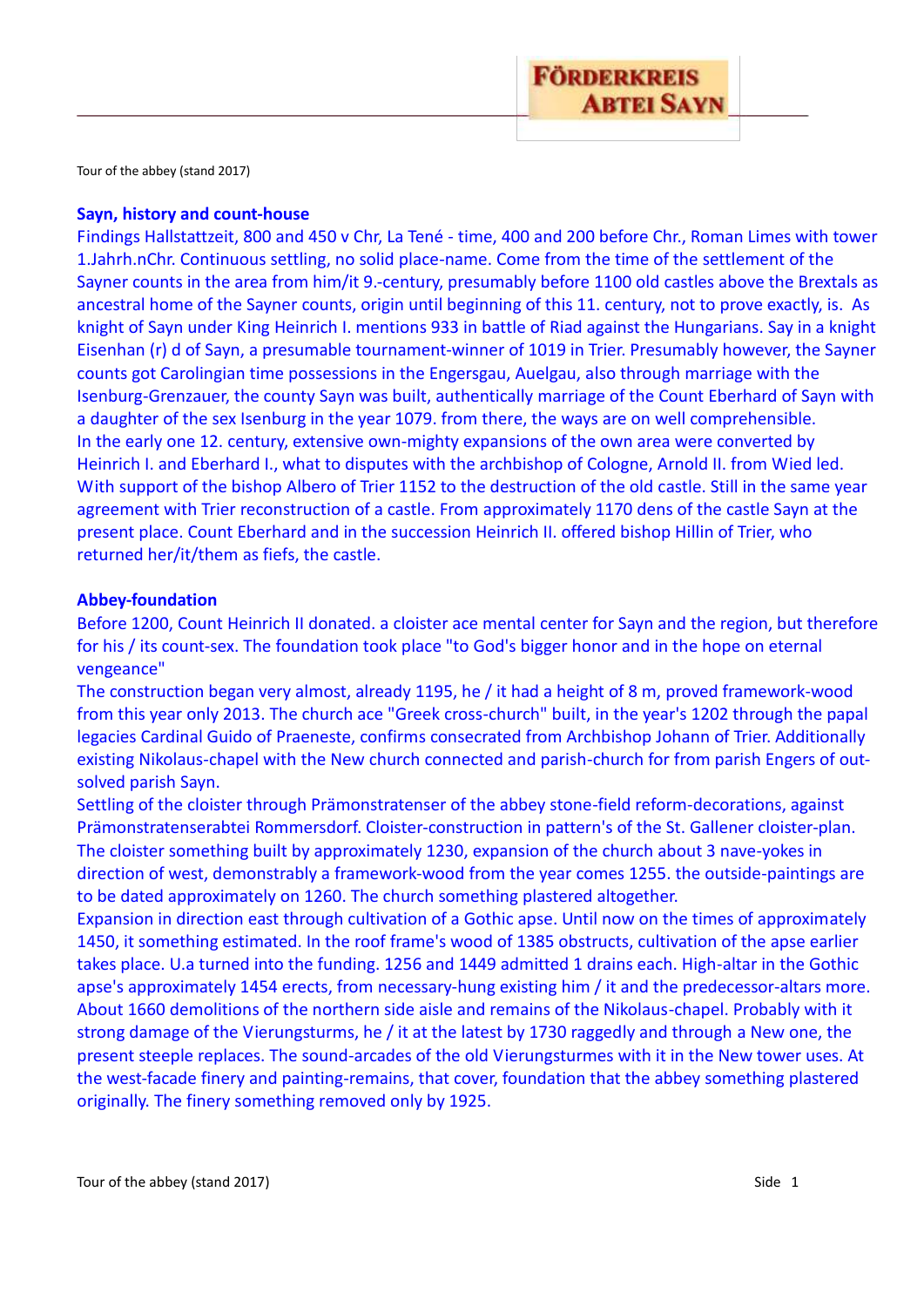## **Prälatur**

Convention-buildings were rebuilt again and again and were changed with it. Build the baroque Prälatur, exactly terminiert is (1718). Builder Abbot Engelbert Colendal = ECAP 1718. other interpretation of priest Holsinger in the time after 1830 "egos cum abbate potabo" = I becomes one cup or opposite ministers "est caupona aptissima pastoribus" with the abbot = this is a very well suitable inn for ministers. For 4 years from 1803 to 1807 actually a restaurant.

The foundation under inclusion of the Nikolaus-chapel as parish-church has meaning still today happily. With the transition of church and parsonage at the house Nassau in the year 1803, at Prussia 1815, legal succession now Rhineland-Palatinate responsible for the construction-load. Country is right for the respective priest opposite the diocese Trier.

The abbey and with it always was also Sayn church part of the diocese Trier, besides in the time from 1561 to 1606 - Reformation-time -, church-treasure-robbery through Count Adolph of Sayn and Count Heinrich IV. after his/its death Rekatholisierung through Bishop Lothar of Metternich, Trier, the Burgmannen as terrestrial men shifted.

## **Interior**

Font from the early one 13.Jahrh., also signs of parish-church. There are still Abdeckung. Font remained in the church, different Rommersdorf, also after 1803. Font got along chancel in the area earlier, after which Tieferlegung of the church at the present location.

Monument Heinrich III. originally in the aisle of the abbey. Stone-sarcophagus with oak-plate as Abdeckung, later in the Nikolaus-chapel, after whose decay again in main-church. Original since 1924 in the Germanic national-museum in Nuremberg. Copy in the Hachenburger palace, from Prince Alexander acquired for the Sayner abbey-church 1977. Colorful color-formation sink of color-rests at the original and orients at the monument of Palatinate-count Heinrich II. in Maria Laach. "Fastelovendsjeck" Heinrich III. also Originator Abtei Marienstatt was, the castle to Vallendar and cloister Sion in Cologne and crusade-participants (himmliches Jerusalem as crown). He/it and his/its wife Mechthild in Cologne very present, sees street-signs. Meaning also political and socially. Praise-songs the minnesinger Reinmar of Zweter and Zilies of being (Sayn).

## **Organ**

Since when there is an organ in the abbey-church, is not quite clear; during the financially difficult late 16. and 17. century no indication of an organ. 1703 for 450 Thalers an organ of the organ-maker rips, Koblenz. Repairs many times presumably of lesser quality and widens, without really positive result. 1773 acts between the abbey and the brothers Stumm to the construction one late organ and organ-gallery. By mute planned and built and brought end of September 1778 into the abbey-church. Seitenspielige parapet-organ with 29 registers

1954 and 1997 organs in each case from Fa. Klais, Bonn restores and restores into the original condition by 1778. High esteem among artists all over Europe.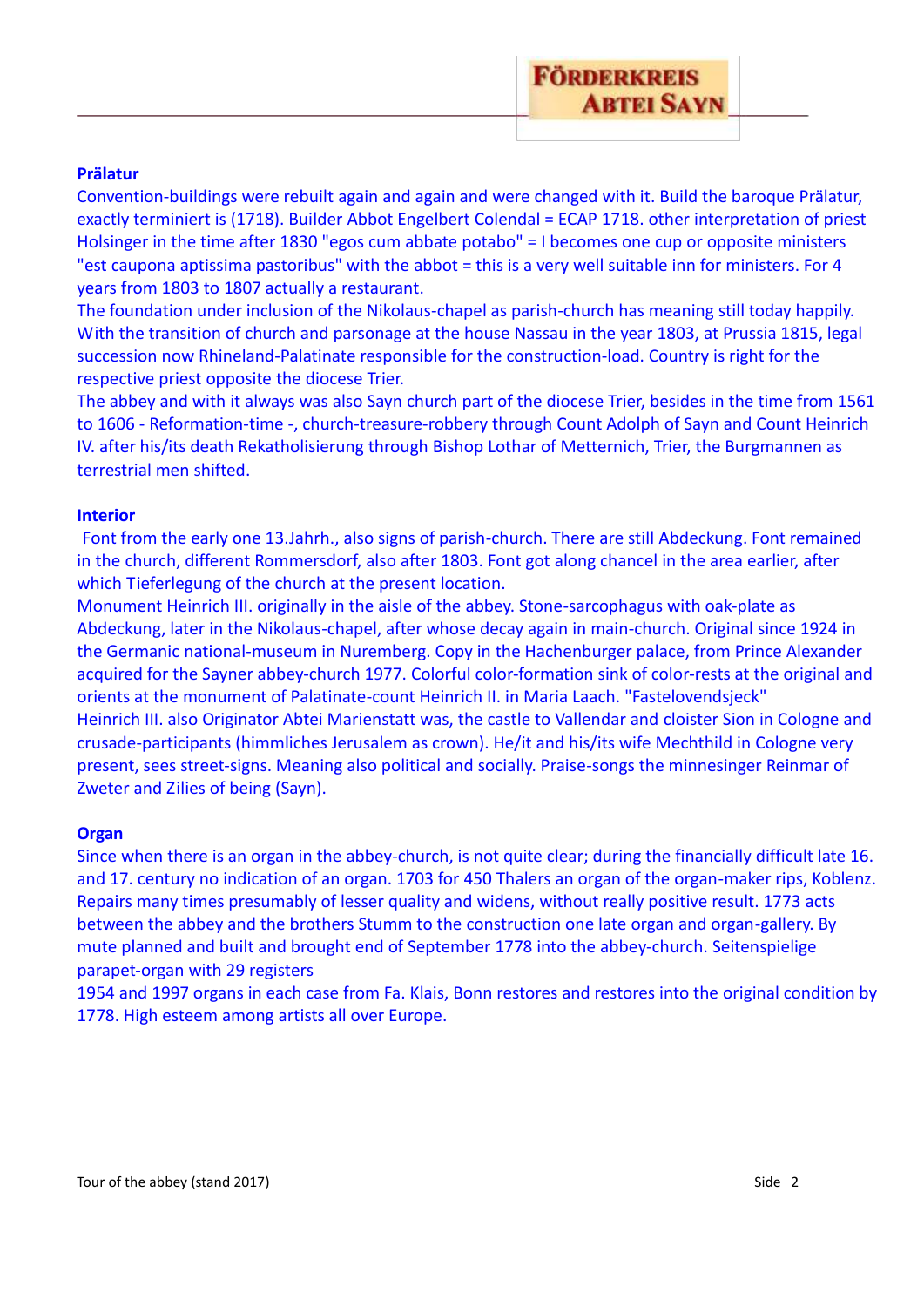# **Monument Friedrich and Fye (Sophia) Voß of Diebach**

Originally, Friedrich came to the Sayner Burgmannensitz from Nassau through marriage with Sophia. The monument after 1422 installed. Without address however with the coats of arms of the families Stein=Rose and donkey-head, Voß=Fuchs. The stone donkey-head comes lost everything from the time of Barbarossa as a knight of stone in Italy except for one donkeys, with whom he/it moved over the Alps, had.

Family Stein, also the builders of the middle castle were on the castle-mountain, last owner was Federalbaron Friedrich Karl of and to the stone, the Prussian statesman. Sell to Boos-Waldeck

Crucifixion-group Secco-Malerei from approximately 1470

Sea-man. pictures (Cologne painters))

Adoration of the shepherds, sacred Simon with shrine and resurrection Christi from the former baroquehigh-altar 1709 .Wechselbilder- according to holiday

Monument Hildegard of Sierck, by 1490, spouse of the Gerlach of Isenburg (both coats of arms installed); Isenburger was also benefactors of the abbey, turned Rommersdorf more, however, where also most Isenburger had her/its/their Grablege. Monument was in the Nikolaus-chapel probably originally, after summary of the ehem. passageway to the chapel put in.

# **Monument of the family Reiffenberg**

In 1722, a monumental baroque relief of the Johann Philipp of Reiffenberg and his/its wife Maria Margarethe of Hoheneck, coats of arms as coronation, was created, inscription contains biography "D (atur) O (mnibus) M (ori) = universe people must die

The high-respectable one JR master of the castle to Reiffenberg (low the Sayner castles), the castle Balduinstein, secret advice of the electors about Trier, the Rhineland Ritterordens and (trierischer) waiterbailiff of Montabaur, Herschbach, Grenzau, Vallendar, home-brook and Sayn.

Qui Patriae Monumenta suae, qui plurima cedro digna sed et tecto nomine scripsit IPVR = wrote down the history of his/its country, exemplarily, without to accentuate his/its name, only under the abbreviation IPVR. "Antiquitates Saynenses" of 1684 with later supplements and corrections were his/its most important work.

# **Pulpit**

By approximately 1700, unknown origin, were created came only after 1803 after Sayn (according to priest Ibald), at first at the western pillar of the Vierung with wood-stairway as access.1990, after more deeply putting of the church at present place with access from the sacristy.

# **Vierung**

Central area this 1. church with Vierungsturm until 1730 (summary), left side aisle summary 17.Jahrh., left Madonna with Sternenkranz, by 1780, Peter (li) and Paulus (re), both figures from the baroque-altar of 1709, two bases are interesting on two floor-levels at southeast column than hint, installed since in 1990 so?)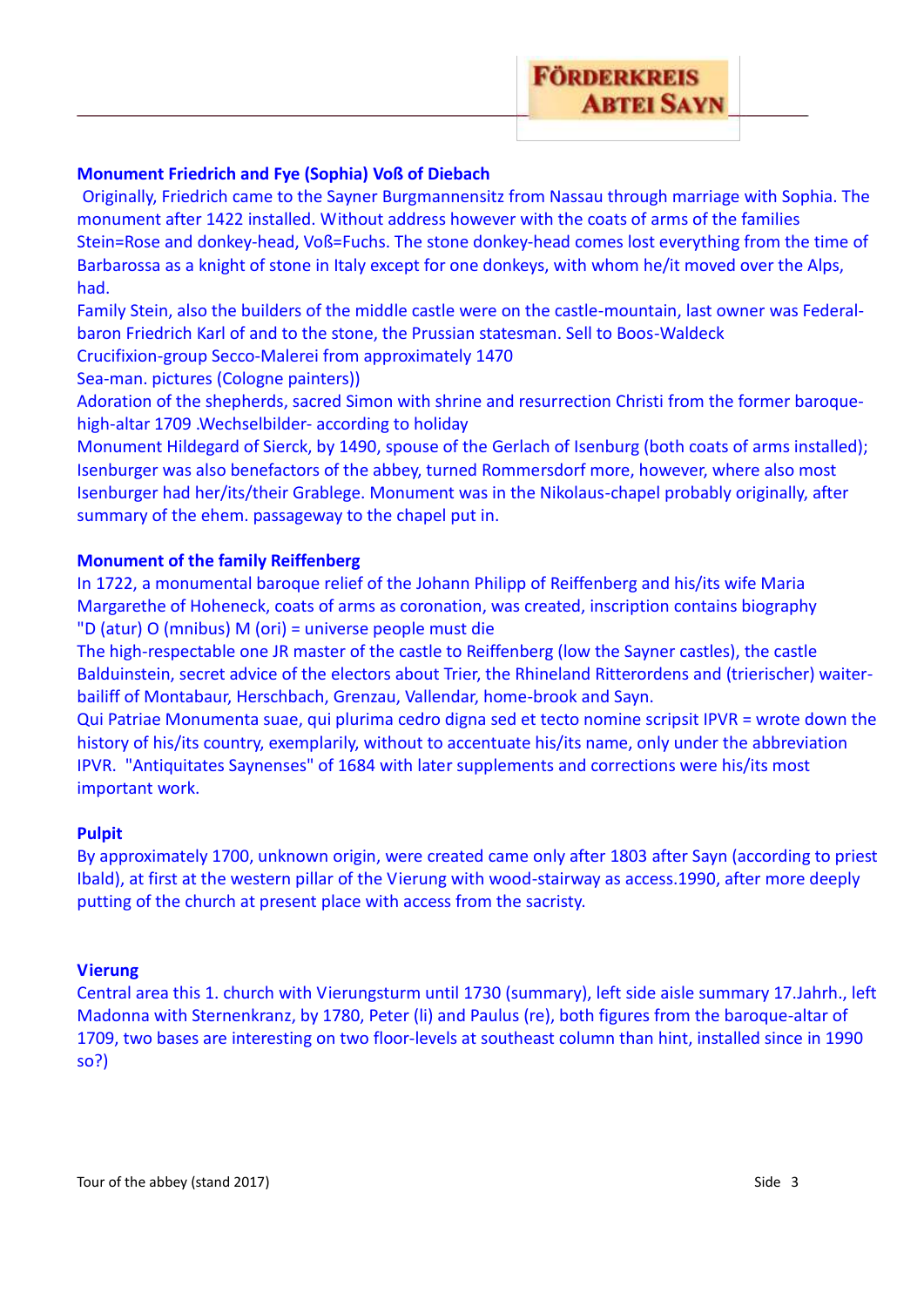# **Apse**

Romansh part went until brass-strips. Right above instruction-windows, temporary depository of the Simon-shrine, comes presumably from the time of the resurgence of the pilgrimages from 1742, accessible to the old sacristy over the right southern side aisle; right and left Simon and Johannes, figures from the baroque-altar, monument of the Fam. Buckle-mountain, Johann Georg Spangenberg was kurtrierischer ministers and elector represented in state-issues, z.B. emperor-election 1745 u.1764, seat in honorary-width-stone; son of a Protestant priest, who converted 1733 "after intensive study", brother was bishop of the Herrenhutter Brüdergemeinde, nevertheless close contacts; buckle-mountain was against the "Roman Zentralismus" and (with Weihbischof Hontheim) Vorbereiter of the two years after his/its death of Klemens' Wenzeslaus announced kurtrierischen Toleranzedikts.

Paintings of Sp. and his/its wife from 1745 from the Koblenz painter Beckenkamp in the parish-office.

## **Southern side aisle**

Cast-iron communion-bank (1837, the Sayner cottage, before 2.vatikanischen councils before the apsesteps, after restoration before the crucifix from the middle of the 19, century. Crucifix previously, hanging over the main-altar.

In the side-chapel mosaic-ground from the dawn of the abbey (early) 13.Jh.). In the niche "Hl. Pius" kindl. Martyrs from the Calixtuskatakombe in Rome, gift of Pope Pius IX. at Princess Leonilla (1853). Sacrament-little houses and cross of 1997 of the artist Egino Weinert in the "working day-chapel"

## **Gothic apse**

Build 1385, wall-painting from this time until at the latest 1445, content of the low row prophets of the old will, upper row the apostles (NT), at the very top Christ, Epheser 2/20

"You are built on the foundation of the apostles and the prophets, the keystone is Christ's Jesus" himself "on the shoulders of the prophets" Bamberger cathedral; originally all 12 apostles and 12 prophets, in the course of time (1657, over-paints, in the 19.Jh. rediscover and generally possibly restore (1888, Churchpainter Fischbach. Unfortunately, the protection-patron Simon is missing completely

Windows of the apse, originally medieval glass-painting, that only exists (glass-picture in the parsonage) in rests, 1889 to 92 new windows also as donation of Princess Leonilla, painter Kalenberg from Koblenz. After damage in the 2.-world war takes away and replaces with simple windows; jewelry through coats of arms of the church and terrestrial masters of the abbey and the area. Installation in the abbey-book S.63: 1.-windows abbey Sayn and abbey stone-field; 2. windows Countess Elisabeth of Sayn-Sierck and baron of the stone; 3. windows counts of Sayn and Countess Mechthild VonSayn (give. Landsberg-Meissen); 4. windows Count Johann of Sponheim and Countess Jutta of Sayn - Isenburg-Grenzau; 5.-windows Archbishop Lothar of Metternich and Archbishop Johann of Schönenburg; 6.-windows Pope Innozenz III and Archbishop Johann I of Trier.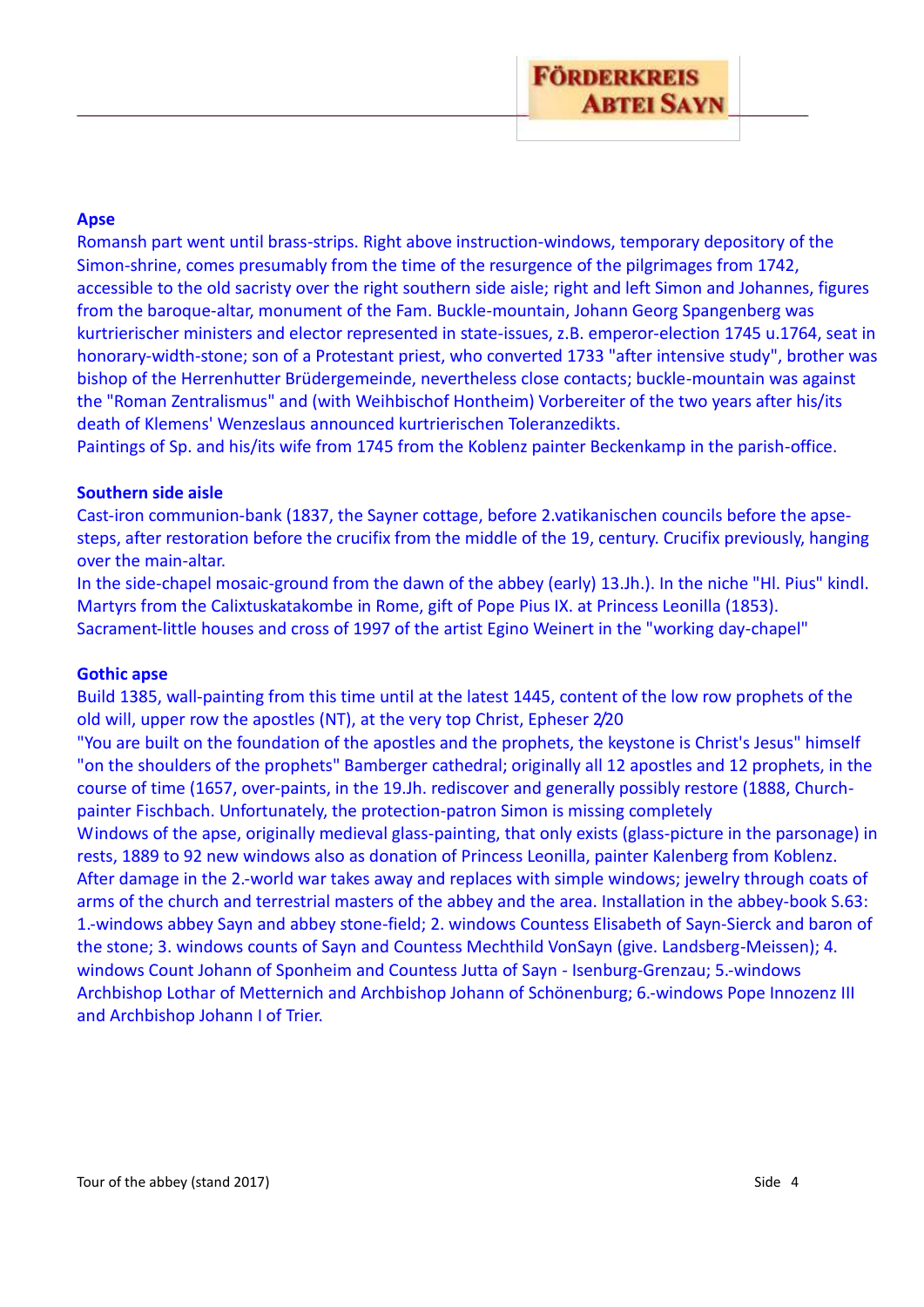# **FÖRDERKREIS ABTEI SAYN**

# **Altars**

From the altars of the Middle ages and also late-night-Gothic until the baroque, nothing more exists unfortunately. There are descriptions merely, that report on look and location in the church. Abbot Colendal then began the high-altar from approximately 1699 with the construction of baroque altars, at first two side-altars, in 1709. Scrutinize altar of the abbey stone-field. Splendid carvings from bellow and paintings of sea-man. Chancel filled with passageway-door in sacristy behind the altar. Many parts of this altar still exist as figures and paintings today, the altar lets (supposedly foully, rotten and worm-eaten) 1831 broken off as total from priest Holsinger.

Treppchenaltar of Lassaulx, already 1861 replace with simple altar with crucifix (side aisle) and modern tabernacle, admitted into the wall in the chancel today. With the liturgy-reform, also this altar lost his/its meaning, 1966 were sold presumably, and through simple altar-table at first with the tabernacle replaces. Father Madauss let produced from 1985 to 1997 (final completion and consecration) reconstructions of the elderly-salvors of altar; Retabel to the storage of the relics and wing-altar with representation of the life Mariens and the hl. Elisabeth. Original comes presumably from the year 1334, and exists no more as total, parts of the Städel in Frankfurt, Bavarian museum in Munich and on palace brown-rock. Present Sayner reconstruction carving and copy of the early-Gothic Madonna from South-Tyrol, Rungaldier, St. Ulrich

#### **Simon-shrine**

Donated arm-relic of the apostle Simon already 1204 as gift of an Armenian bishop at Bonn provost Bruno of Sayn, late archbishop of Cologne, the abbey.

Around 1220-30 shrines in a Trierer workshop been produced. Wood-construction with gilt copper-sheet metal and semi-precious-stones occupied. The shrine is regarded as one of the most important works of his/its time regardless of material-value.

Simon-arm was starting point of the pilgrimages to Sayn, that gave the abbey and the place considerable revenues. It is reported that on a Sunday in the year 1509 more than 20.000 pilgrims in Sayn were. With the Reformation fallen asleep. After 1742 through Abbot Gellert again into the life called, sees pilgrimagelittle books from same year. Additional meaning through arm-reliquary of the hl. Elisabeth, at first in the late Middle ages in elderly-mountain, then from 1803 through donation at castle-man Graf Boos in Sayn. Today in the palace-chapel; on anniversary with Lichterprozession into the abbey and after the fair back to the palace. Simon-shrine and arm-reliquary were in the cathedral-museum in Cologne (850-years hl) from July 14 to Jan15.3 kings. In the Monstranz in the altar part-relic of the Elisabeth-arm (Bishop Marx of Trier divided and donated from the prince of the abbey).

Episode to the Simon-shrine: priest Ibald had considerable problems with the Nazis. It was asked to give away the Simon-shrine to the protection against war-being-effects. Mehrmalige invitation, finally his/its answer. "The church-community gives up an evacuation of the shrine because of the insurmountability of the west-embankment."

Already at the 12.3.1933 wrote and he/it preached: "this 5.-ruled for the sake of the Veredlung of the race lifted. The rush against the Jews is unfair, they are our brothers. Old people become driven to the suicide and frail children would have to be removed because they can become no heroes. Condemnation 500,00 RM. Ibald still was until 1961 priests in Sayn, after it old-age-seat in Hatzenport (home town).